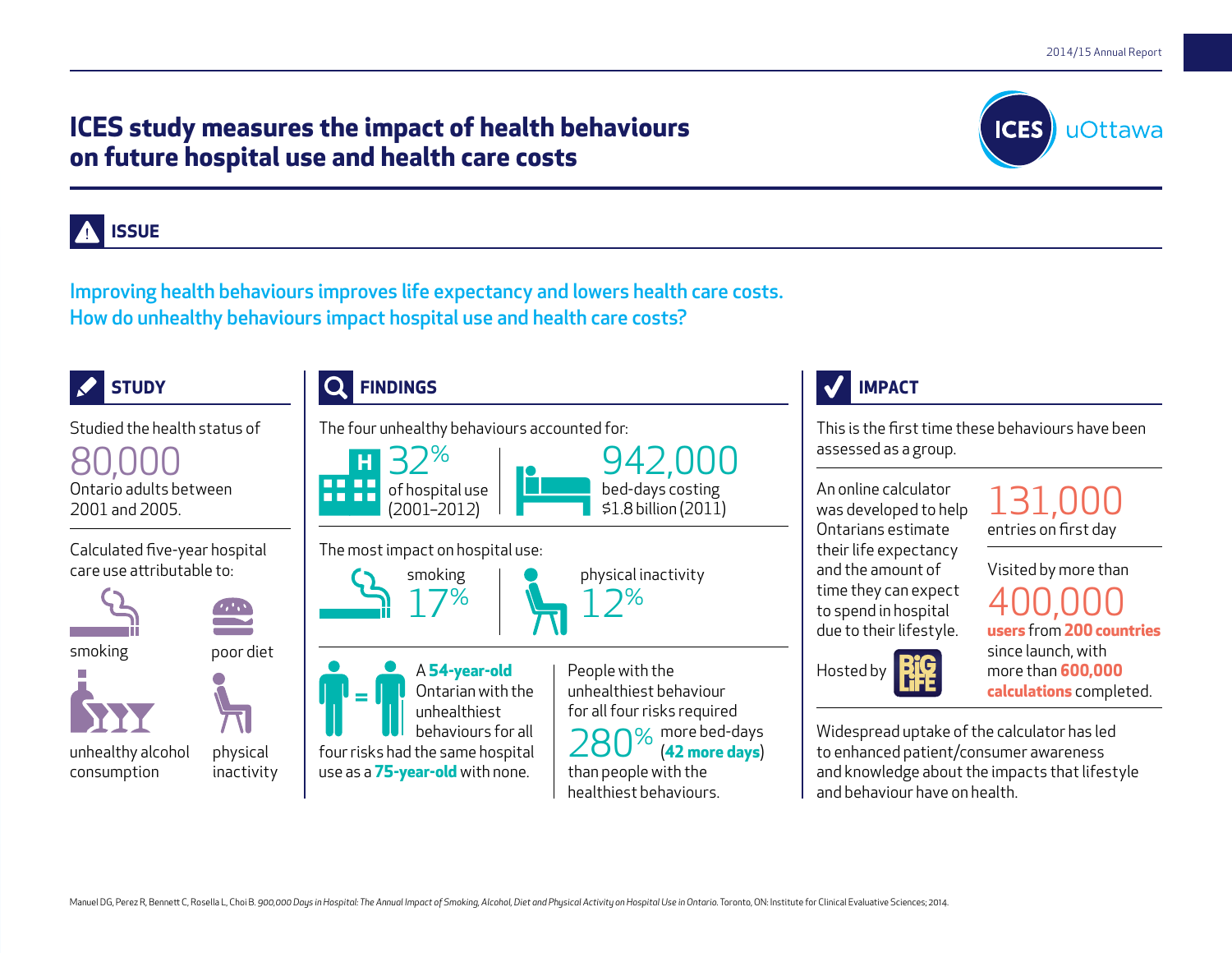# **ICES study finds risk of acute kidney injury increases with use of atypical antipsychotic medications**



#### **ISSUE**

Millions of older adults worldwide are prescribed atypical antipsychotics every year to manage the behavioural symptoms of dementia. What is the risk for acute kidney injury and other adverse outcomes from these drugs?



Studied 98,000 Ontario adults aged 65 and older prescribed an atypical antipsychotic between 2003 and 2012.





Each person was matched to another older adult who did not receive the drug. Measured hospitalizations for acute kidney injury and other outcomes within 90 days of prescription.

#### **FINDINGS**



Atypical antipsychotic drug use is associated with increased risk of hospitalization for:

- **acute kidney injury**
- **hypotension**
- **pneumonia**
- **acute myocardial infarction**

#### **IMPACT**



The US Food and Drug Administration requested additional analyses from the **ICES Kidney, Dialysis and Transplantation Research Program**;

the team was able to respond quickly and the requested data are being used to inform an update of FDA recommendations.



**Health Canada** has made changes to its labelling as a result of this study.

Hwang YJ, Dixon SN, Reiss JP, Wald R, Parikh CR, Gandhi S, Shariff SZ, Pannu N, Nash DM, Rehman F, Garg AX. Atypical antipsychotic drugs and the risk for acute kidney injury and other adverse outcomes in older adults: a po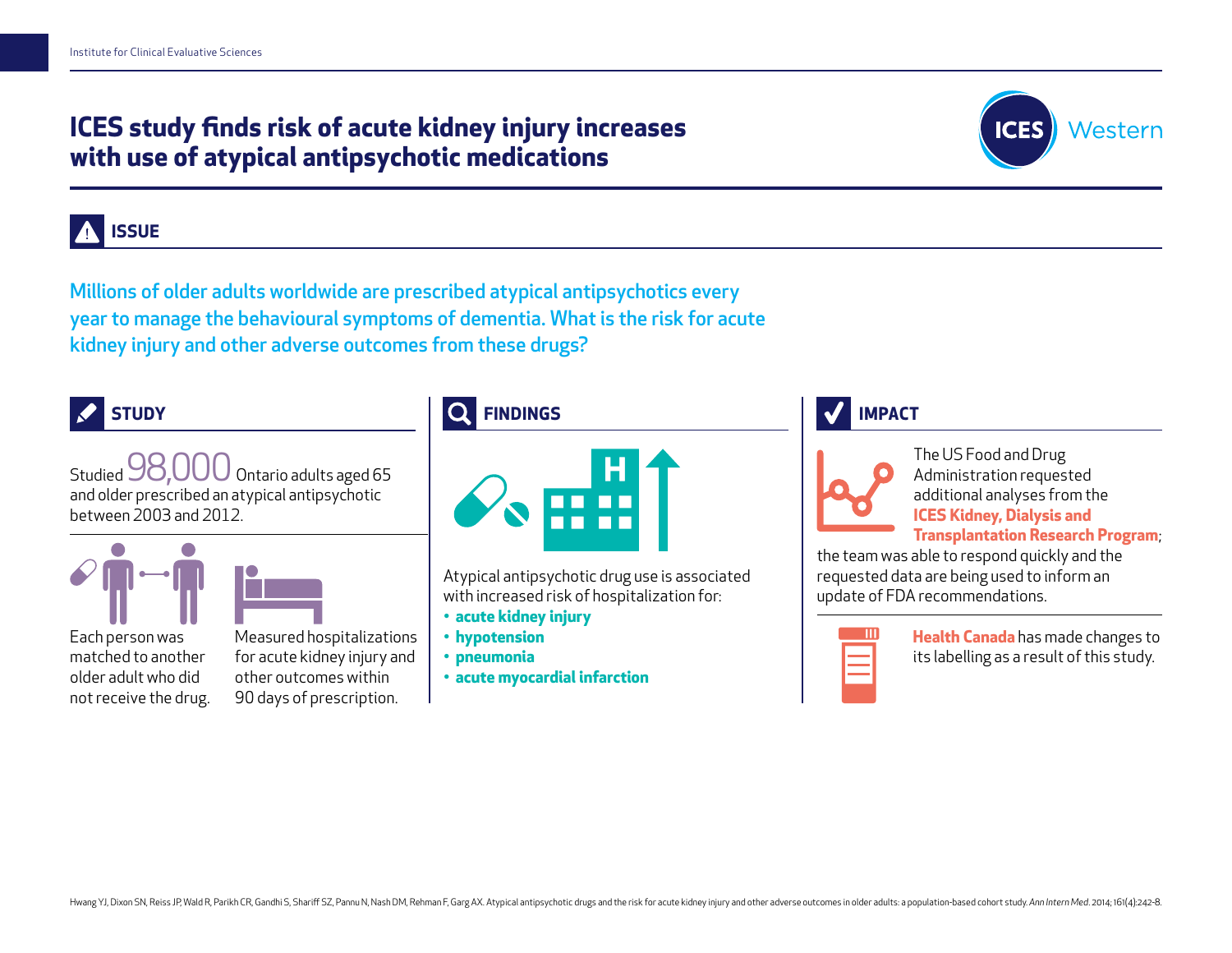# **ICES study offers new recommendation for colorectal cancer screening practices**



### **ISSUE**

Regular screening using the guaiac fecal occult blood test (gFOBT) reduces mortality from colorectal cancer (CRC). While a simple written invitation may make people more likely to participate in screening, additional methods of encouraging participants to get screened may further increase uptake.





Identified people previously invited for CRC screening via mail who had not responded.





One group received a second mailed invitation only, and one group received a second mailed invitation along with a gFOBT (stool test) kit.

Measured gFOBT screening within



# **FINDINGS**

Participants who received a gFOBT kit with their second invitation were **twice** as likely to complete CRC screening as those who received a second written invitation alone.



#### **IMPACT**



The **ColonCancerCheck** program is considering mailing gFOBT kits along with the invitation to be screened for colorectal cancer to Ontarians at

average risk (those aged 50 to 74 with no family history of CRC in a first-degree relative).

> If implemented, it is anticipated that there will be an increase in colorectal cancer screening among the target population across Ontario.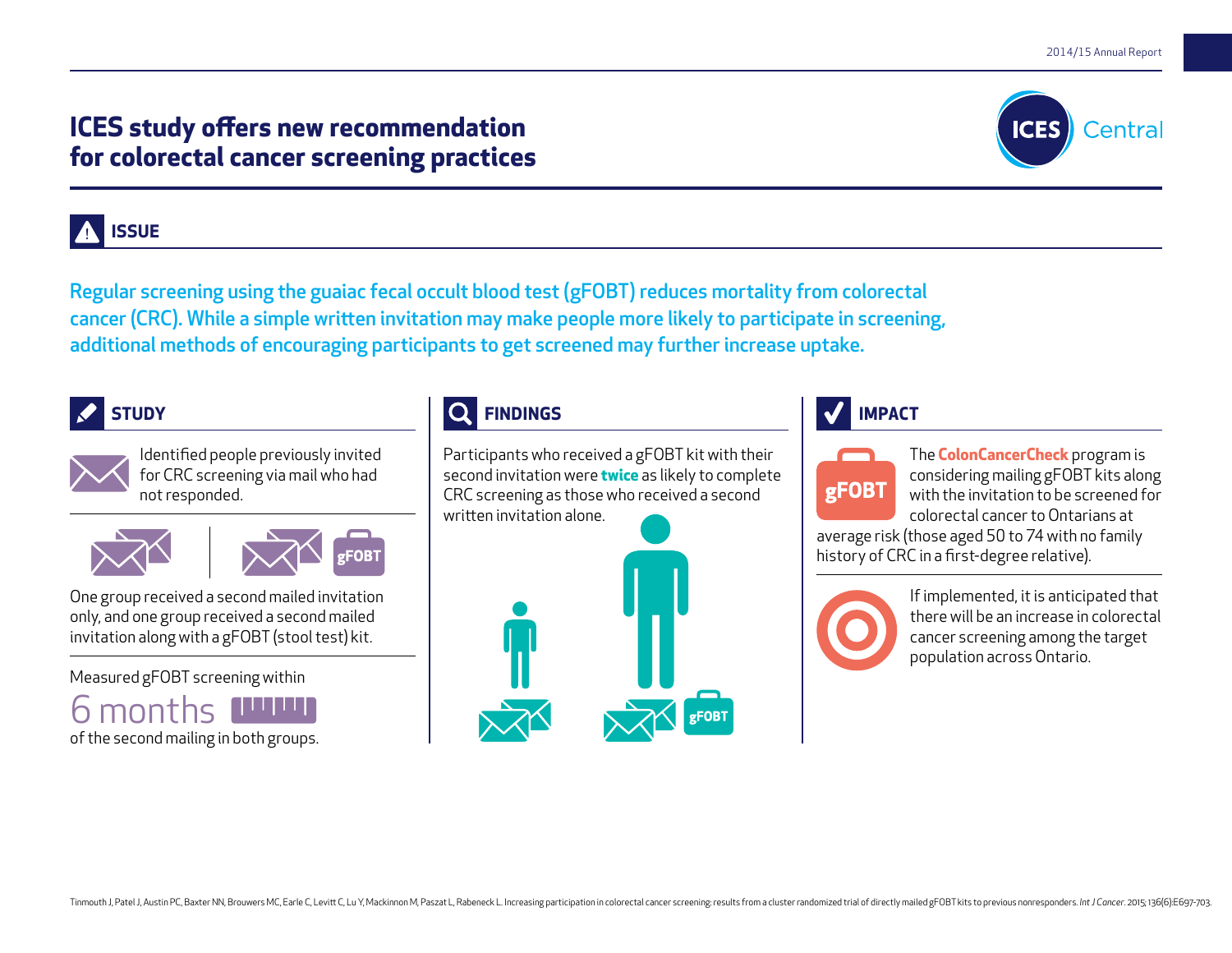# **ICES study tackles the gap in mental health research for Ontario's children and youth**



# **ISSUE**

- Up to 70% of mental health problems begin in childhood and adolescence.
- As many as one in five Ontarians aged 4-16 experience some form of mental health problem at any given time.
- Fewer than one in six children and youth receive the treatment they require.
- Despite the magnitude of the problem, a large gap exists in mental health research on children and youth.

# **STUDY**

ICES developed a **mental health scorecard** to provide a snapshot of:

• the characteristics of children and youth at risk • how mental health and addictions care is delivered to this

population

• how the situation has changed over time

#### **FINDINGS**

Burden of mental health problems (e.g., **suicide, self-harm, schizophrenia**) and admissions to hospital for a variety of mental health problems are **higher in lowest income neighbourhoods**.



Increasing burden of disease for some problems, such as a four-fold increase in the prevalence of

**neonatal abstinence syndrome** a withdrawal syndrome in the babies of mothers who are using opioids or being treated for opioid dependence with methadone over 10 years.



Worse mental health outcomes in **Northern Ontario**, including rates of suicide **six times higher** in the North West Local Health Integration Network than in the other 13 LHINs.



Increasing emergency department visits and hospitalizations for **anxiety disorders** from 2006/07 to 2011/12.

Inequities in use of **care by psychiatrists**, with children and youth

from **high-income neighbourhoods** using these services most often.

# **IMPACT**



The **first comprehensive Canadian report** describing the burden of mental

health and addictions and service utilization in children and youth.



An ongoing commitment to longitudinal child and youth performance measurement and initiation of the adult strategy

performance measurement framework through collaboration between the **ICES Mental Health and Addictions Research Program** and the **MOHLTC**.



The development of a **data integration plan** that is a shared, strategically important initiative

between the MOHLTC and ICES with early success in bringing in new population-based sources of data.